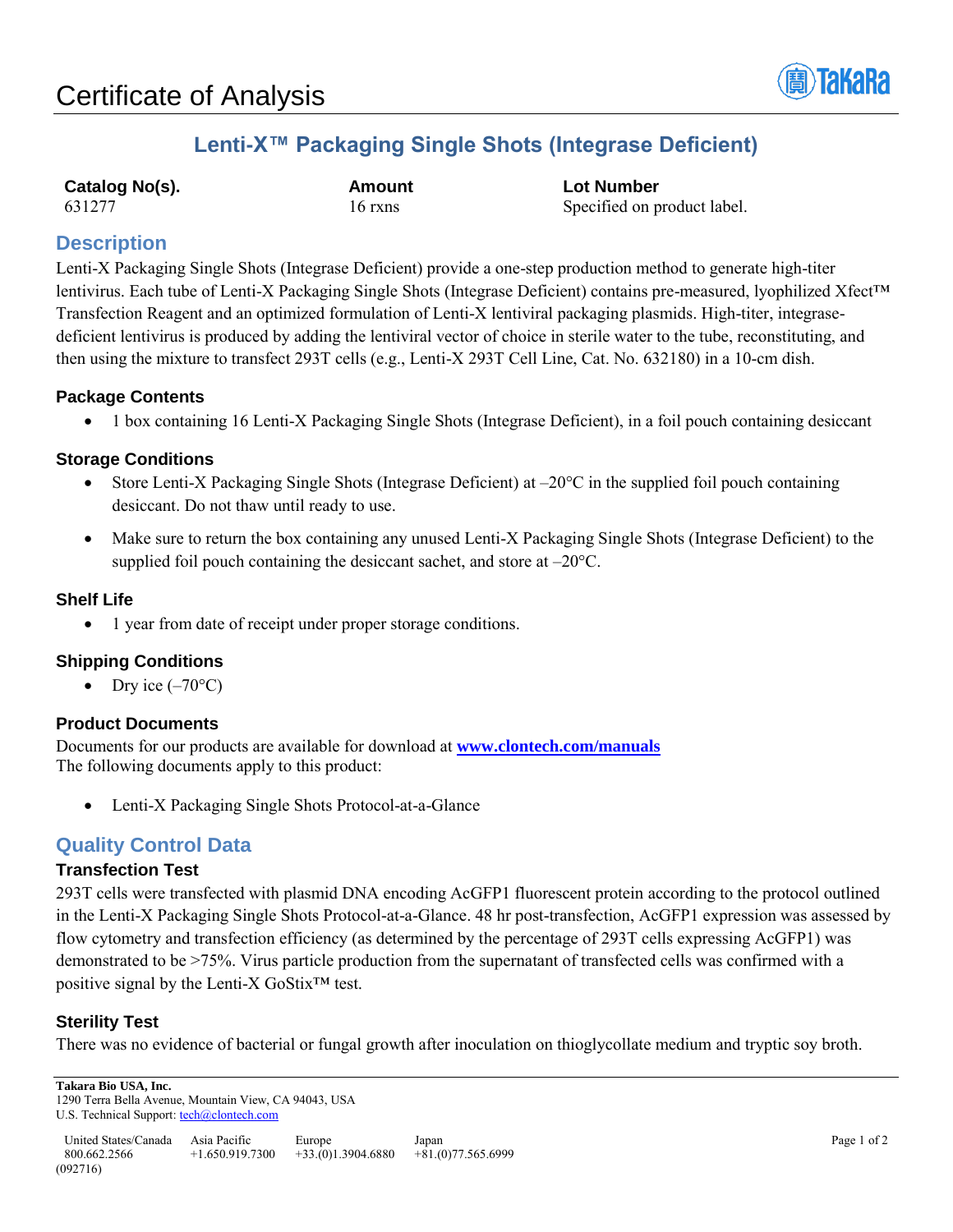# Certificate of Analysis Cat. No(s). 631277

Lenti-X™ Packaging Single Shots (Integrase Deficient)

It is certified that this product meets the above specifications, as reviewed and approved by the Quality Department.